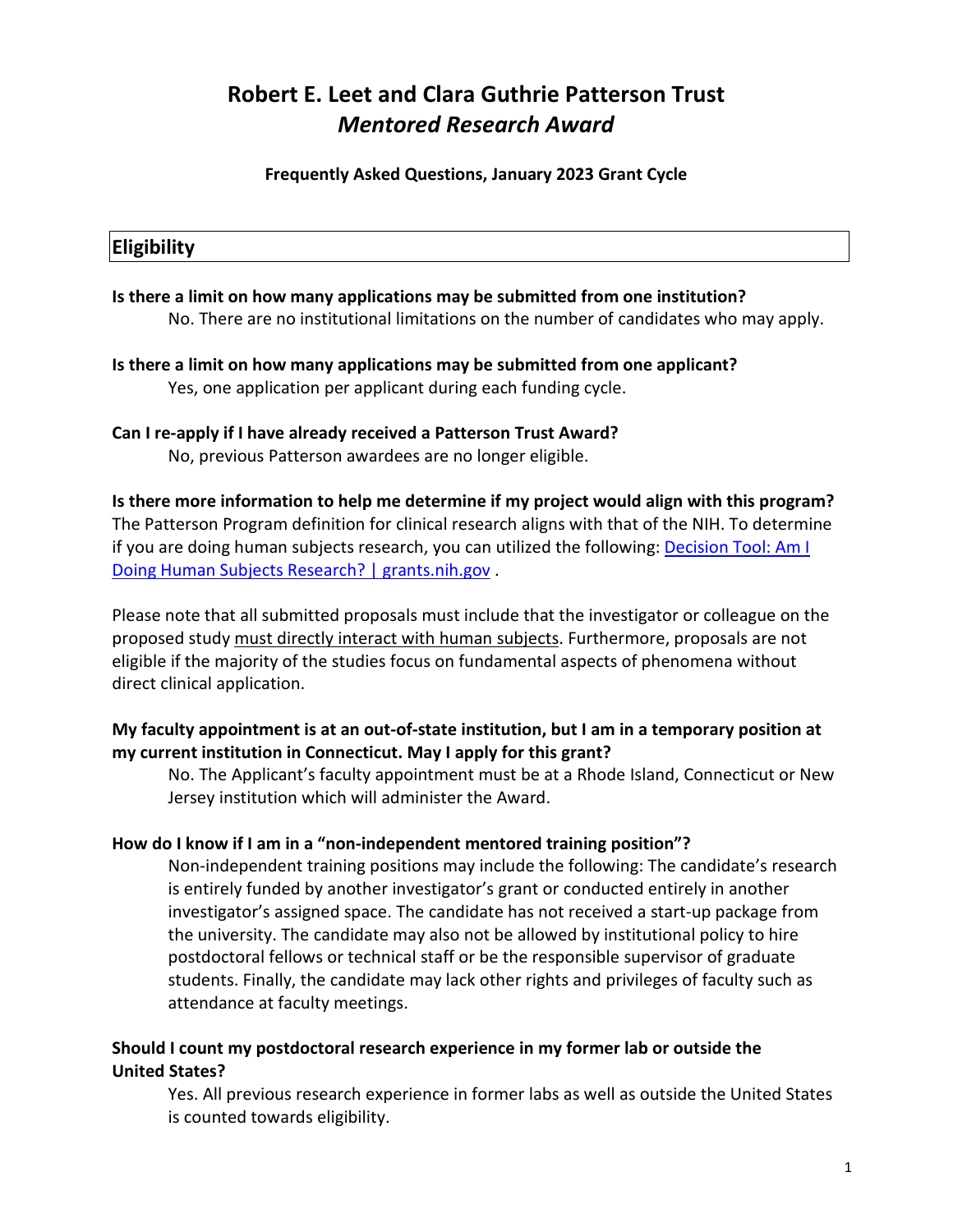### **Frequently Asked Questions, January 2023 Grant Cycle**

## **How is experience counted toward eligibility for those with clinical responsibilities and those without clinical responsibilities?**

For applicants **with** and **without** clinical responsibilities the calculation is based on fulltime **postdoctoral** (or equivalent) research experience. All postdoctoral research experience, former and current should be counted, however if you spent time in your graduate lab to finish up papers, etc. after receiving your degree, this time should not be counted. In some cases, postdoctoral research may occur after the first doctoral degree but prior to starting residency/fellowship clinical training. Periods of post-graduate clinical training are excluded.

### **Are leaves of absence counted in the experience maximum?**

No. If you were not working during a specific period, you would not include that time when determining your eligibility. The Mentor/Division Chief's letter must confirm both the duration of the leave of absence and the Applicant's eligibility for this Program.

### **How do you count part-time research experience?**

Part-time research experience is pro-rated. If you were conducting one year of postdoctoral research at 25% effort, then that one year will be counted as three months (12 months x .25 percent effort = 3 months). State this clearly within the Career Trajectory section of the application and have your Mentor/Division Chief confirm the total years of research experience completed by the beginning of the funding period.

### **How are interruptions in research experience calculated?**

For all Applicants with and without clinical responsibilities, if research was interrupted for family or medical leave or for other reasons **(including COVID-19)**, these months are not considered part of the full-time employment experience. **Research experience is calculated based on experience as of the Award Funding Start Date.**

### **Do you count the time spent on conducting research for a second doctoral degree as postdoctoral research experience?**

No, the time spent conducting research during any doctoral degree program does not count as postdoctoral research experience.

### **Must we commit a certain percentage of time to the Patterson project?**

The Program does not require that a specific percentage of time be allocated to the project; however, applicants with clinical responsibilities must commit at least 70% time in total to research whereas applicants without clinical responsibilities must devote at least 90% time to research.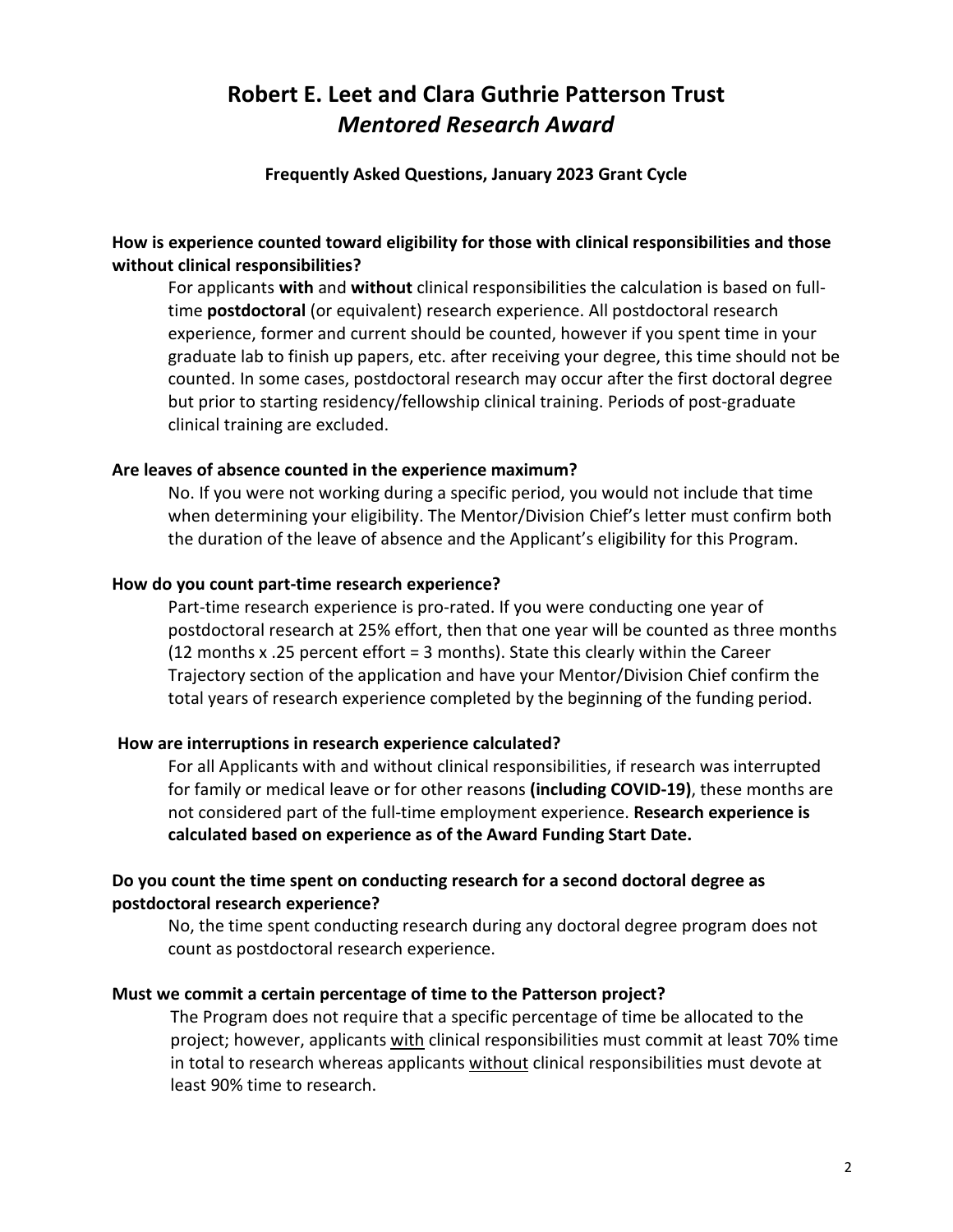### **Frequently Asked Questions, January 2023 Grant Cycle**

### **Are exceptions made to the minimum percent of protected research time for applicants with clinical responsibilities in the surgical disciplines?**

Exceptions to the percentage of protected research time requirement would be considered if the PI's circumstance is documented satisfactorily in the Mentor/Department Chair letter.

## **May I still apply if I am currently funded on a Career Development Award? What about other awards?**

No. Applicants may not hold a concurrent Career Development Award (K-Awards) or other major source of research funding that covers more than half of their salary. Applicants may not currently of have previously been designated as Principal Investigator or Co-PI on an R01, P01, Pioneer Award, New Innovator Award, Early Independence Award, or similar large awards from other federal agencies or national foundations.

Applicants may hold R21, R03, or equivalent small research awards. Successful funding of pending applications, as of the funding start, must be reported to the Program Staff.

### **May I list collaborators or a Co-PI on this submission?**

Collaborators may be included on your application, but the Patterson Awards Program does not recognize a Co-PI.

### **Shall I include the C.V. of a collaborator?**

Do not append a C.V. for a collaborator; that person should forward a brief letter of collaboration to you which also describes the expertise that they are bringing to the project.

### **If I am offered the Award but cannot accept it, may it be transferred to another individual significantly involved in the project?**

No. The Patterson Award can only be awarded to the Applicant who originally submitted the grant.

#### **Should the Other Support form include all Key Personnel other funding?**

No, other support information is only required for the Principal Investigators but if applicable, any grant overlap for collaborators/key personnel must be reported.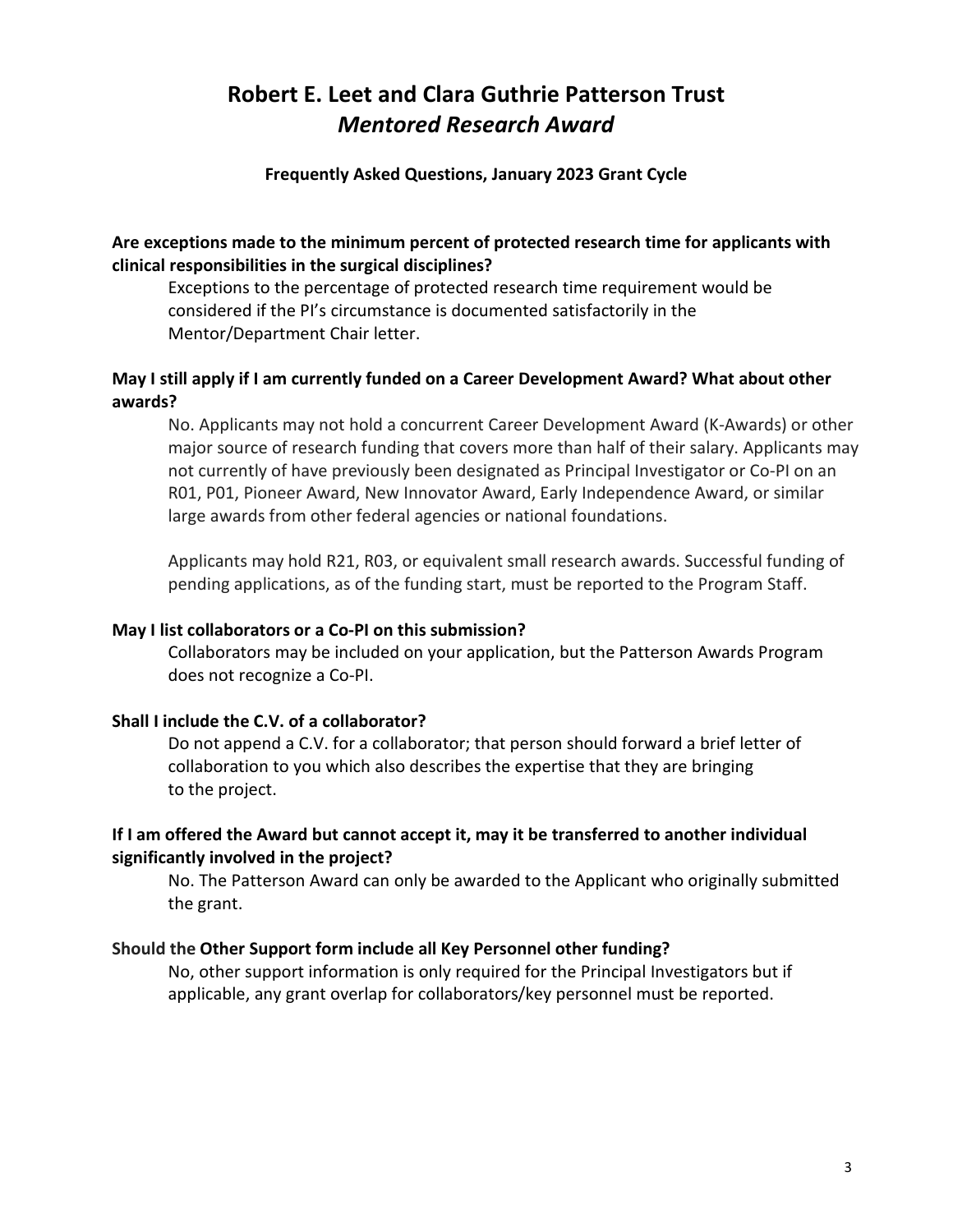### **Frequently Asked Questions, January 2023 Grant Cycle**

#### **Other Support**

• PI/Applicant should list all active and pending support, addressing potential overlap for each at the level of the specific aims with the submission. Duplication of funding is not allowable. If the research project is supported by other funding sources, a plan must be provided outlining how duplication of funding will be avoided.

• Other Support includes all financial resources, whether Federal, non-Federal, commercial or institutional, available in direct support of an individual's research endeavors, including but not limited to research grants, cooperative agreements, contracts, and/or institutional awards. Training awards, prizes, or gifts do not need to be included.

• Effort devoted to projects must be measured using person months. Indicate calendar, academic, and/or summer months associated with each project.

• If applicable, please also provide grant overlap for collaborators/key personnel.

#### **What does the term Project Ownership mean?**

To help further the success of awardees obtaining independence, the Patterson Program requires that mentors provide a statement regarding portions of the project that the applicant make take to an independent research position. The applicant may use this project to pursue additional grant funding, and that the mentor will not compete with the applicant on the project that is "owned" by the applicant. This statement is akin to that required as part of the K99 application process[: https://grants.nih.gov/grants/guide/pa-files/PA-20-188.html](https://grants.nih.gov/grants/guide/pa-files/PA-20-188.html) | Plans and Statements of Mentor and Co-mentor(s)

## **Application Guidelines and Online Submission**

## **What is the difference between the Authorized Institutional Representative and the Institutional Officer to Receive Funds?**

The Authorized Institutional Representative is responsible for research oversight and is often in the Office of Sponsored Programs. This person signs off on the application to insure that you and the Institution have met the eligibility requirements. The Institutional Officer to Receive Funds is typically the Fiscal Officer and receives award payments, prepares fiscal reports and oversees other financial requirements of your grant.

### **Will the Patterson Trust sponsor my work visa?**

No, the Patterson Trust Awards are made to your sponsoring institution on your behalf. The Trust does not sponsor work visas.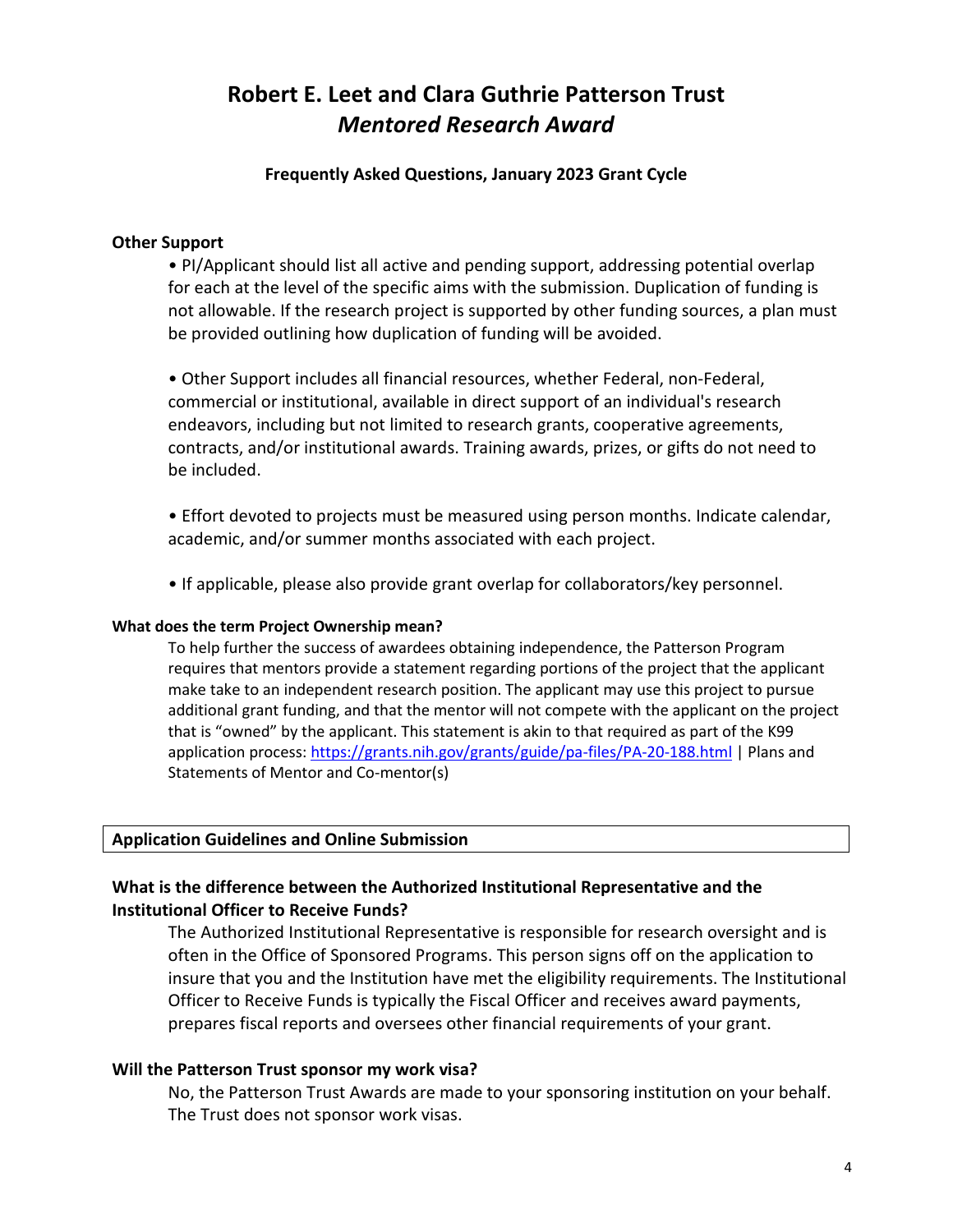### **Frequently Asked Questions, January 2023 Grant Cycle**

### **Do I need to write a letter to the Trust in advance of the deadline?**

No. A letter to the Trust is not necessary prior to the submission of the application.

## **Is there a Biosketch format that I should use?**

Applicants and Mentors/Division Chiefs are asked to use the latest NIH biosketch format.

### **Where do I find my Institution's Tax ID?**

Contact your Office of Sponsored Programs for this information.

## **I entered the wrong tax identification number in the online application form. How do I correct this?**

The tax ID number that you entered on the very first page of the online application cannot be changed. Please go to [www.hria.org/tmf/Patterson](https://hria.org/tmf/Patterson) and start a new application.

## **I have started and saved an application but when I try to log in, I cannot find my previous application and need to start a new one.**

There is a separate log-in for "returning users." Instead of using the link for "Start a New Application," click the link that states "Continue a Saved Application." After logging in, you will see the name of the application that you started. Click on that link and then continue the submission process.

## **How should I proceed with the application if I have two Mentors?**

Please designate one Primary Mentor to be responsible for research progress and administrative oversight. The Face Sheet should contain only the Primary Mentor's information. It will be acceptable to include bio-sketches for both Mentors. There can only be a total of three letters of recommendation; therefore, the Co-Mentor's letter will be counted as one of the three confidential letters of recommendation. Alternately, one letter may be written and signed by both individuals.

### **After filling it out, the Application Face Sheet is longer than one page. Is it acceptable for the signatures to be on page 2 of this form?**

Yes, this is acceptable but if you can change the top and bottom margins to make the signatures fit, that is preferable.

## **Do I need to number all the pages of the application and note these numbers in the "Table of Contents?"**

Yes, please number all pages of the upload and update the Table of Contents with the appropriate page numbers. As the confidential letters of recommendation are submitted separately, these pages will not be numbered.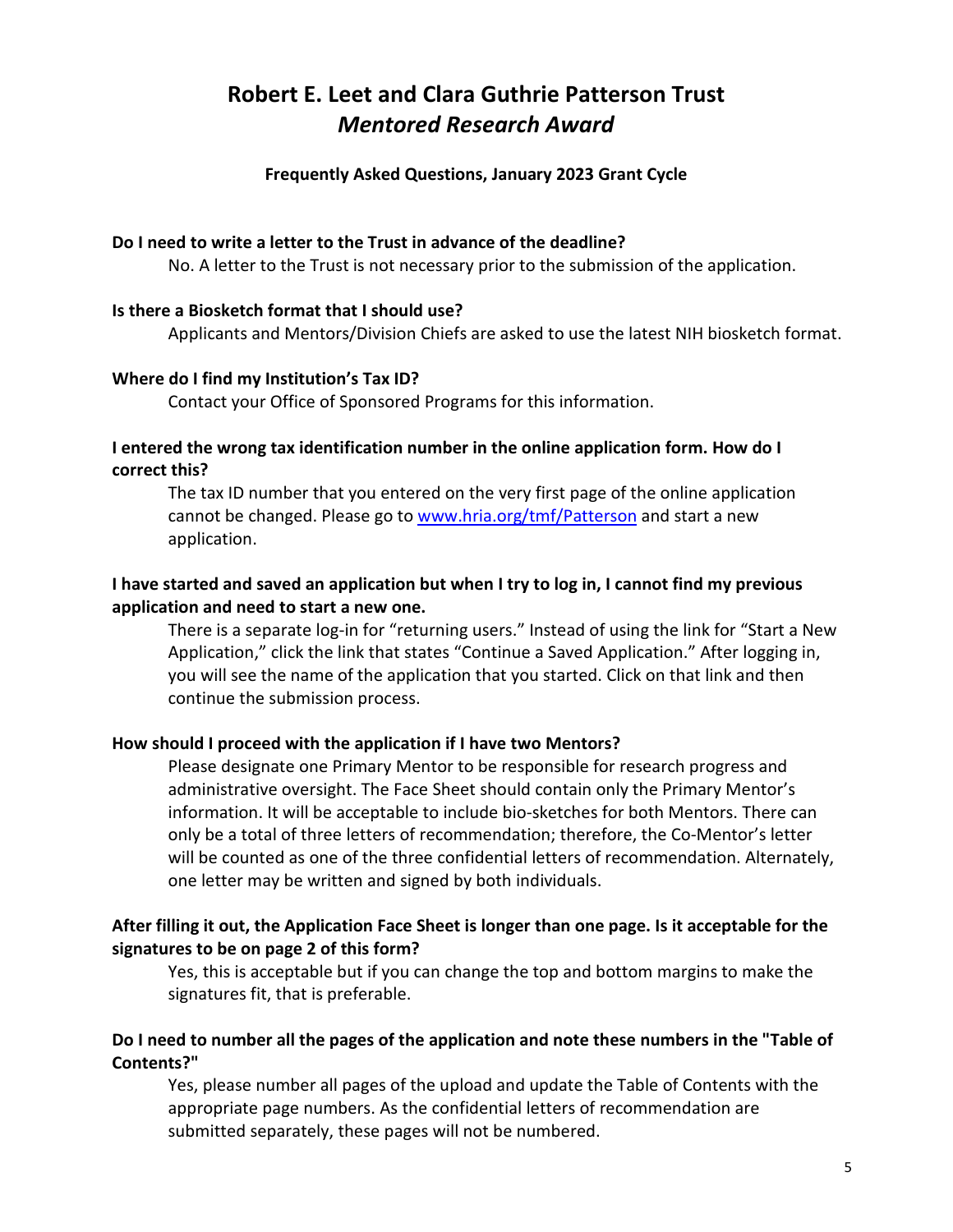### **Frequently Asked Questions, January 2023 Grant Cycle**

### **Do the budget pages reflect the actual cost of the project or only what is requested from the Patterson Trust?**

The budget Form reflects are the yearly costs requested from the Patterson Trust. The budget summary should include both these expenses plus any additional support from other sources.

### **Are subcontracts allowable costs and where do we note these expenses on the budget page?**

The PI is allowed to pay subcontractors and these subcontracts can be listed as a line item under Consortium/Contractual Direct section of the Detailed Year budget tabs. Detailed budgets for this work must also be included under the Sub Budget Year tabs and an explanation must be included in the Sub Budget Justification tab. The Patterson Trust does not separately pay other personnel on someone's grant.

### **Is graduate student tuition an allowable budget expense?**

If the graduate student has a significant role on the proposed project, tuition may be charged as a personnel expense.

### **Recommendation Letters**

### **Is the Mentor/Division Chief's Letter of Recommendation confidential?**

Yes, all letters of recommendation are confidential. The letters will be submitted on your behalf by your Mentor or Division Chief as well as by additional Recommenders through the online application system. Please review the guidelines for what needs to be included in these letters. It is advisable that you contact these Recommenders early on in the application process to make sure they submit their letters prior to the deadline.

## **My Mentor/Division Chief will not be able to submit his letter by the online deadline. Can this letter be sent later on?**

No. All materials must be submitted through the online system and by the application deadline. Unless all recommendation letters have been received by the system, you will not be able to submit your application. Please make sure that you follow-up with all Recommenders to confirm that they have uploaded their letters in advance of the deadline.

### **Can any letter be mailed separately?**

No. The three letters of recommendation must be submitted online by the application deadline. Otherwise, the system will not allow the Applicant's materials to go through. Collaboration letters are forwarded directly to the Applicant for inclusion in the document upload.